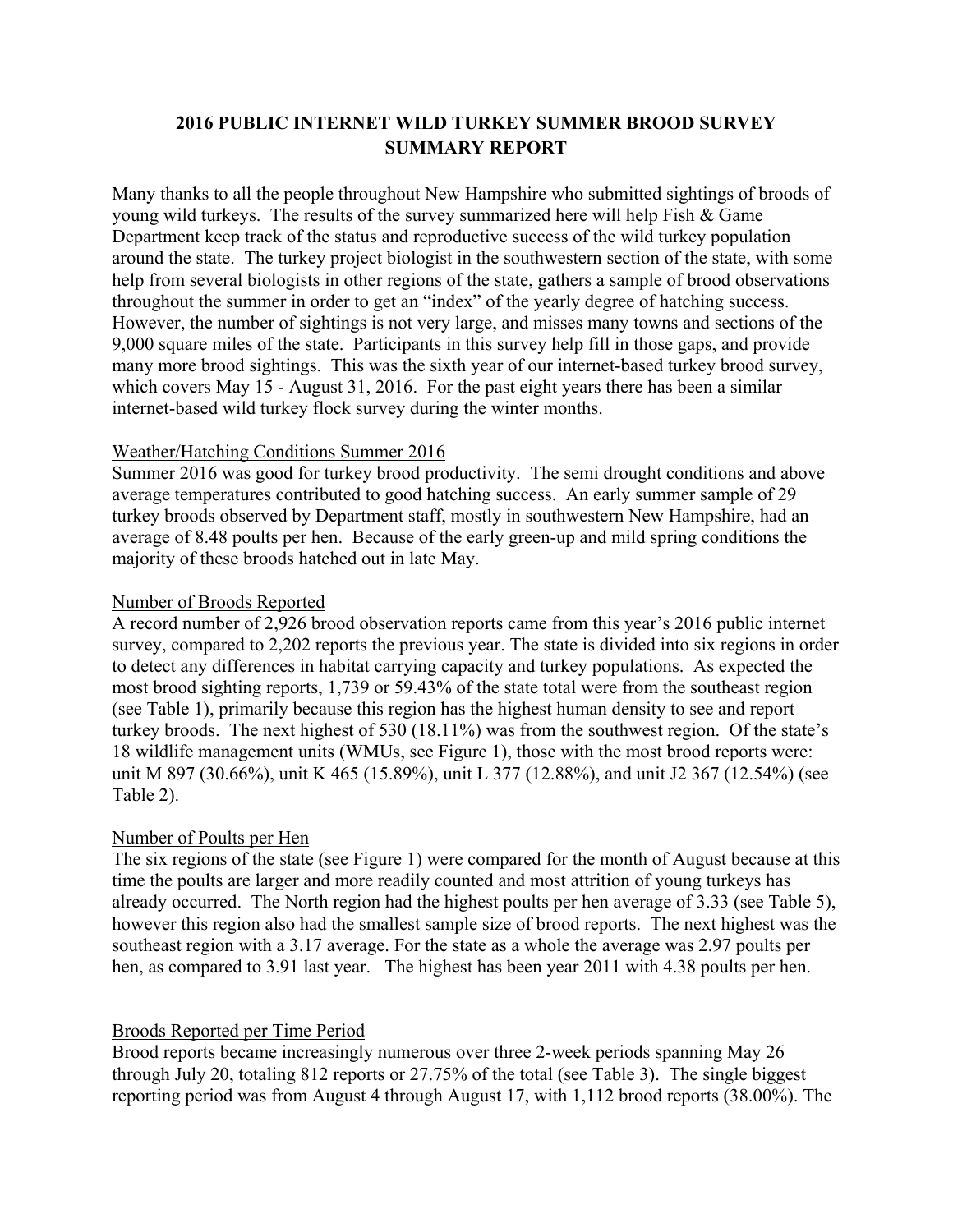average poults per hen during 2-week periods during May and June ranged from 4.81 to 5.46 (see Table 4), but then during July and August dropped off due to losses of poults, so that by the last 2-weeks of August the statewide average was 2.83 poults per hen.

#### Estimated Hatching Dates

The mean hatching dates by region during summer 2016 did not vary much (see Table 6). The latest average date was in the north region with a mean of June 29. The southwest region had a mean of June 18. The mean for the other four regions was June 19 for each. The statewide average was also June  $19<sup>th</sup>$ .

#### Public Attitude Questionnaire

A total of 2,585 respondents gave their opinion on feelings about wild turkeys. The results were: strongly dislike turkeys (5 people, 0.2%), dislike turkeys (24 people, 0.9%), neither like or dislike turkeys (197 people, 7.6%), like turkeys (716 people, 27.7%), and strongly like turkeys (1643 people, 63.6%). The overwhelming percentage (91.3%) of the respondents continues to like and appreciate New Hampshire's the wild turkey population.

#### Symptoms of Avian Pox and LPDV Virus

There were 6 towns or sites with a turkey brood with a hen having pox virus (see Table 9). It appears that none of the young turkeys in a brood showed clinical symptoms. Four of these brood flocks were comprised of 3 to 6 hens. It is not known if more than one hen in a multiple hen brood had virus lesions. The previous year there were 11 towns or sites with hens having the virus lesions.

#### Towns with the Most Brood Observations

Table 7 records the towns with 30 or more brood reports. The most recorded were from Londonderry (92), Derry (68), and Milford (66). An obvious fact about this list of 26 towns is that virtually all these towns are cities or fast becoming cities. They are highly developed areas. A major reason for the numerous brood reports is probably because numerous individuals are reporting the same brood flocks. Table 8 records the towns with 400 or more total turkeys tallied. The most turkeys added up were from Londonderry (928) and Milford (793), here again, each of these 15 towns is highly developed.

#### Conclusions

During summer 2016 the public reported 2,926 brood observations, compared to 2,202 reports the previous year 2015. As expected, the most brood reports, 1,739 or 59.43% were from the southeast region primarily because this region has the most people to make reports. The north region (3.33) had the highest poults per hen average followed by the southeast region (3.17). For the state as a whole the average was 2.97 poults per hen during August, compared to a similar average of 2.91 last year. An increasing number of brood reports came from three 2-week periods between early June and Early July (27.75%), and the most were from the first half of August (38.00%). The average hatching date between the six regions did not vary much from the statewide average of June  $19<sup>th</sup>$ . There were reports from only 6 towns in 3 counties recording hens in broods that had the avian pox lesions, as compared to 11 towns the previous year. Summer 2016 was good for turkey brood productivity. The semi-drought conditions and above average temperatures contributed to good hatching success.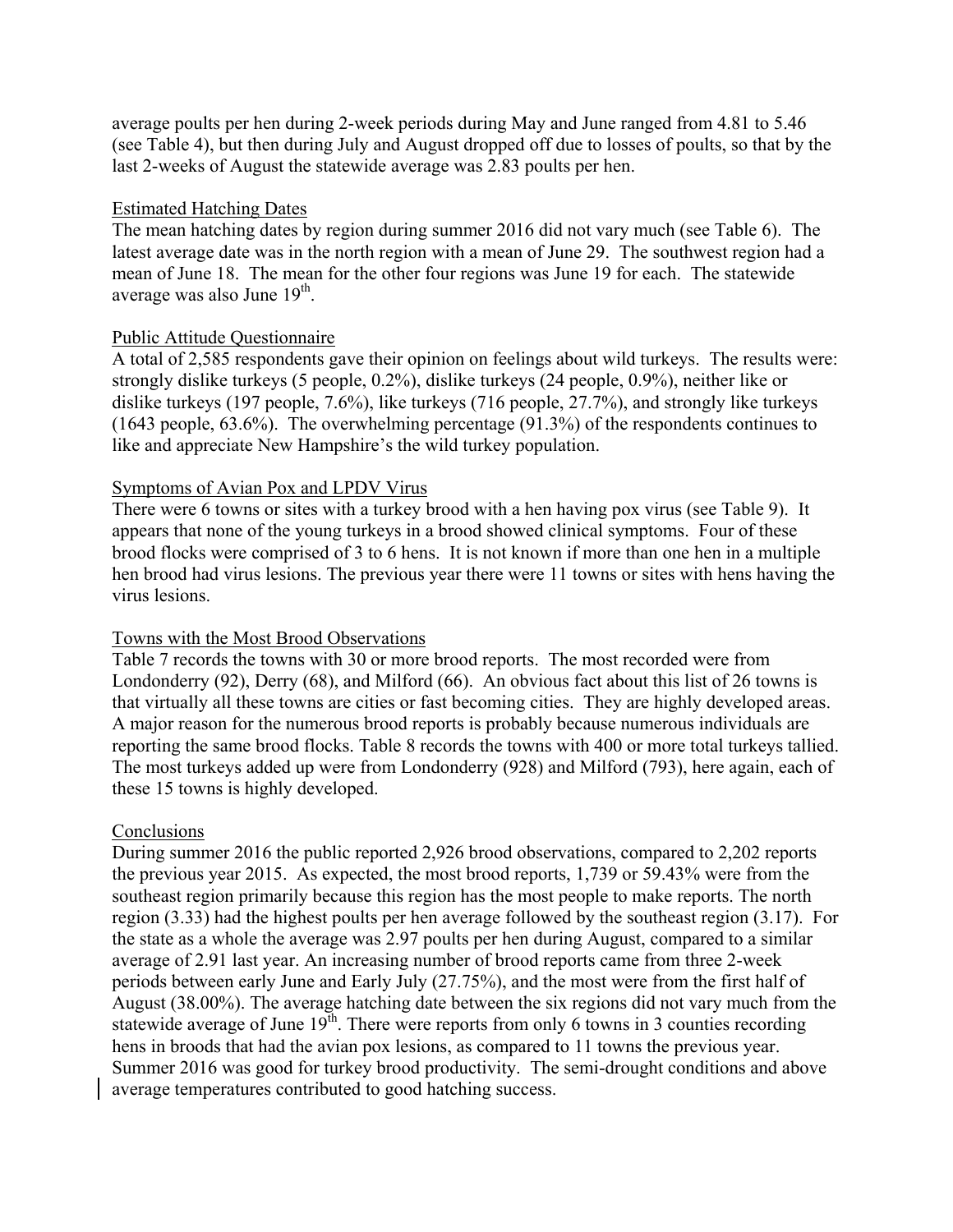| <b>Region</b> | # of Brood Reports | % of Total | <b>WMU's Covered</b> |
|---------------|--------------------|------------|----------------------|
| North         | 24                 | 0.82%      | E,F                  |
| White Mtn.    | 59                 | 2.02%      | A,B,C1,C2            |
| Conn. River   | 135                | 4.61%      | D1, D2, G            |
| E. Central    | 439                | 15.00%     | J1,J2                |
| Southwest     | 530                | 18.11%     | H1, H2, 11, 12       |
| Southeast     | 1,739              | 59.43%     | K,L,M                |
| Total         | 2,926              |            |                      |

**Table 1. Number and Percent of Brood Observations by Region of State, Summer 2016** 

# **Table 2. Number and percent of brood observations by WMU's Summer 2016**

| <b>WMU</b>     | # of Brood Reports      | % of Total | <b>WMU</b>     | # of Brood Reports | % of Total |
|----------------|-------------------------|------------|----------------|--------------------|------------|
| A              | 8                       | 0.27%      | H1             | 88                 | 3.01%      |
| B              | 4                       | 0.14%      | H <sub>2</sub> | 138                | 4.72%      |
| C <sub>1</sub> | 9                       | 0.31%      | 11             | 165                | 5.64%      |
| C <sub>2</sub> | 3                       | 0.10%      | 12             | 139                | 4.75%      |
| D1             | 15                      | 0.51%      | J1             | 72                 | 2.46%      |
| D <sub>2</sub> | 30                      | 1.03%      | J2             | 367                | 12.54%     |
| E              | 24                      | 0.82       | К              | 465                | 15.89%     |
| F              | 35                      | 1.20%      |                | 377                | 12.88%     |
| G              | 90                      | 3.08%      | M              | 897                | 30.66%     |
|                | Total = $2,926$ reports |            |                |                    |            |

|  |  | Table 3. Number and Percentage of Brood Reports per 2-week Period (Summer 2016) |  |  |  |  |
|--|--|---------------------------------------------------------------------------------|--|--|--|--|
|--|--|---------------------------------------------------------------------------------|--|--|--|--|

| <b>Observation Period</b> | # of Brood Reports | % of Total |
|---------------------------|--------------------|------------|
| May $1 -$ May 11          | 3                  | 0.10%      |
| May 12 - May 25           | 10                 | 0.34%      |
| May $26 -$ June 8         | 81                 | 2.77%      |
| June $9 -$ June 22        | 268                | 9.16%      |
| June 23 - July 20         | 341                | 11.65%     |
| July 21 - August 3        | 284                | 9.71%      |
| August 4 - August 17      | 1,112              | 38.00%     |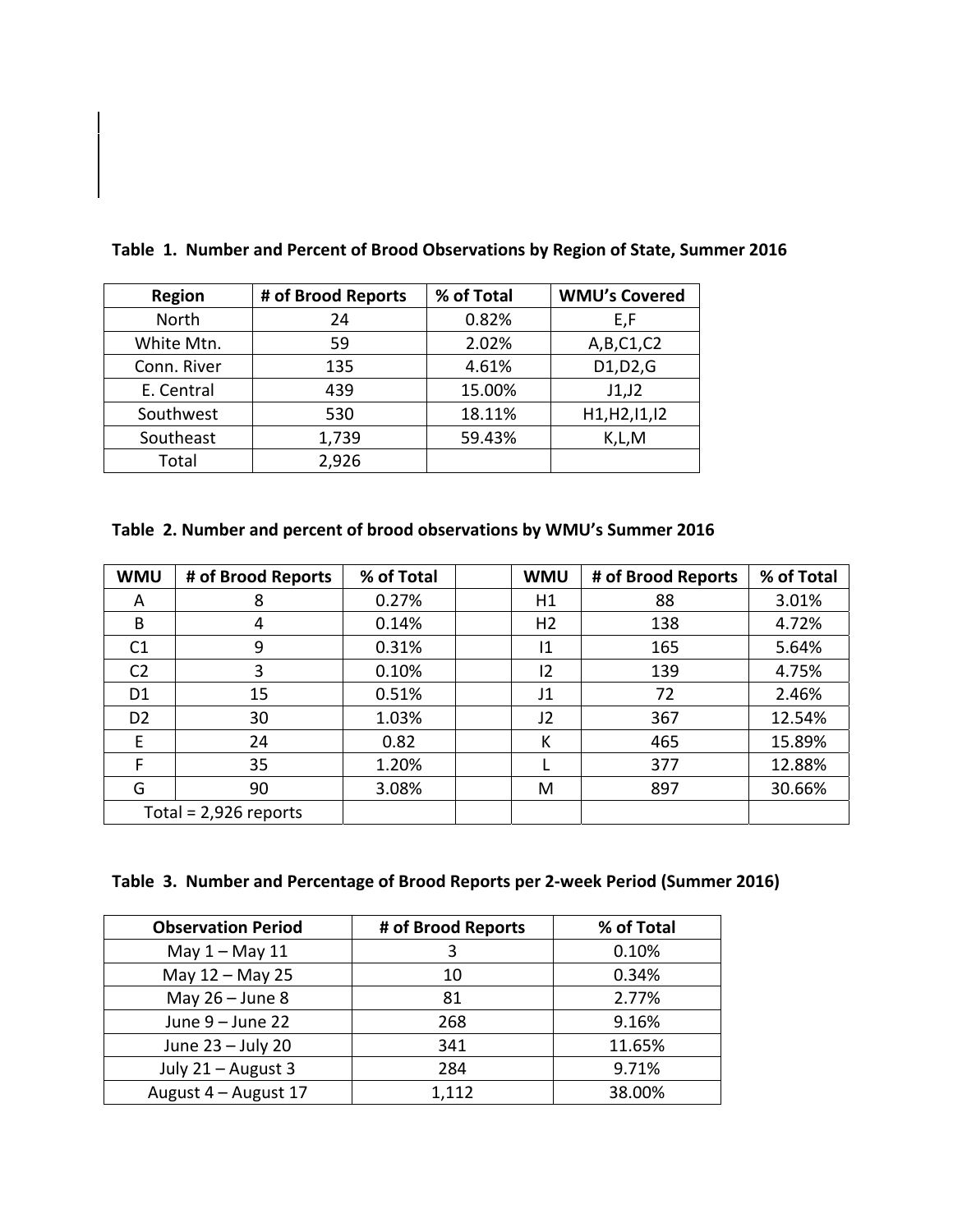| August 18 - August 31 | 364   | 12.44% |
|-----------------------|-------|--------|
| otal                  | 2,926 |        |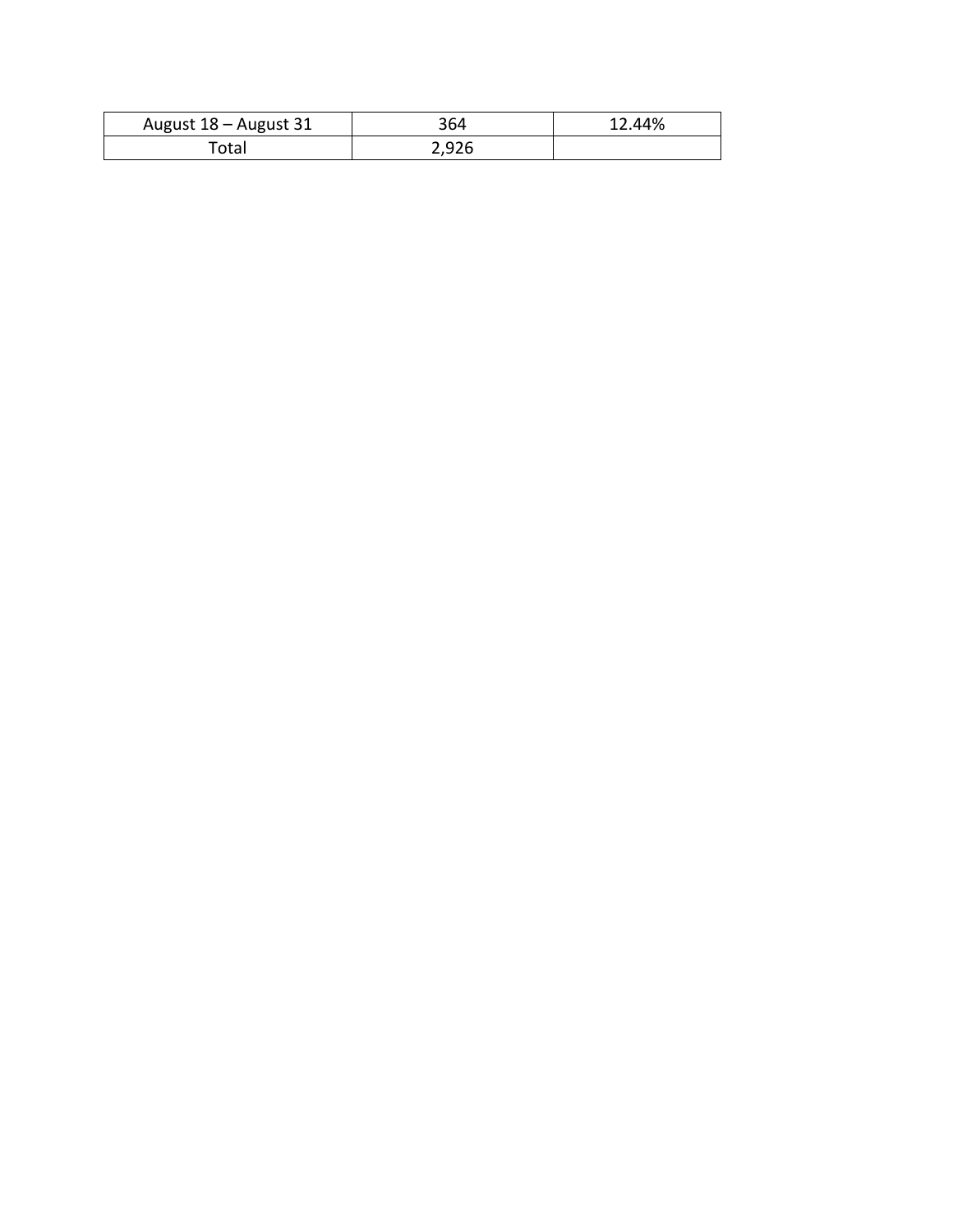| <b>Observation Period</b> | # of Brood Observations | Poults per Hen |
|---------------------------|-------------------------|----------------|
| May $1 -$ May $11$        | 3                       | 0.04           |
| May 12 - May 25           | 10                      | 5.33           |
| May $26 -$ June 8         | 81                      | 5.46           |
| June $9 -$ June 22        | 268                     | 4.81           |
| June $23 -$ July 6        | 463                     | 5.15           |
| July $7 -$ July 20        | 341                     | 3.99           |
| July 21 - August 3        | 284                     | 3.54           |
| August 4 - August 17      | 1,112                   | 2.96           |
| August 18 - August 31     | 364                     | 2.83           |

**Table 4. Turkey Poults per Hen Average, Statewide by Observation Period, Summer 2016** 

# **Table 5. Turkey Poults per Hen Average, Statewide for August 2016 by Region**

| <b>Region</b> | # of Brood Reports | # of Hens | # of Poults | Poults per Hen |
|---------------|--------------------|-----------|-------------|----------------|
| North         | 15                 | 36        | 120         | 3.33           |
| White Mtn.    | 31                 | 78        | 209         | 2.68           |
| Conn. River   | 73                 | 301       | 552         | 1.83           |
| E. Central    | 240                | 795       | 2,100       | 2.64           |
| Southwest     | 275                | 838       | 2,580       | 3.08           |
| Southeast     | 923                | 2,579     | 8,181       | 3.17           |
| Statewide     | 1,557              | 4,627     | 13,742      | 2.97           |

# **Table 6. Mean Hatching Dates by Region, Summer 2016**

| <b>Region</b> | # of Brood Reports | <b>Mean Date</b> |
|---------------|--------------------|------------------|
| North         | 15                 | June 29          |
| White Mtn.    | 36                 | June 19          |
| Conn. River   | 92                 | June 19          |
| E. Central    | 343                | June 19          |
| Southwest     | 401                | June 18          |
| Southeast     | 1,296              | June 19          |
| (Statewide)   | 2,183              | June 19          |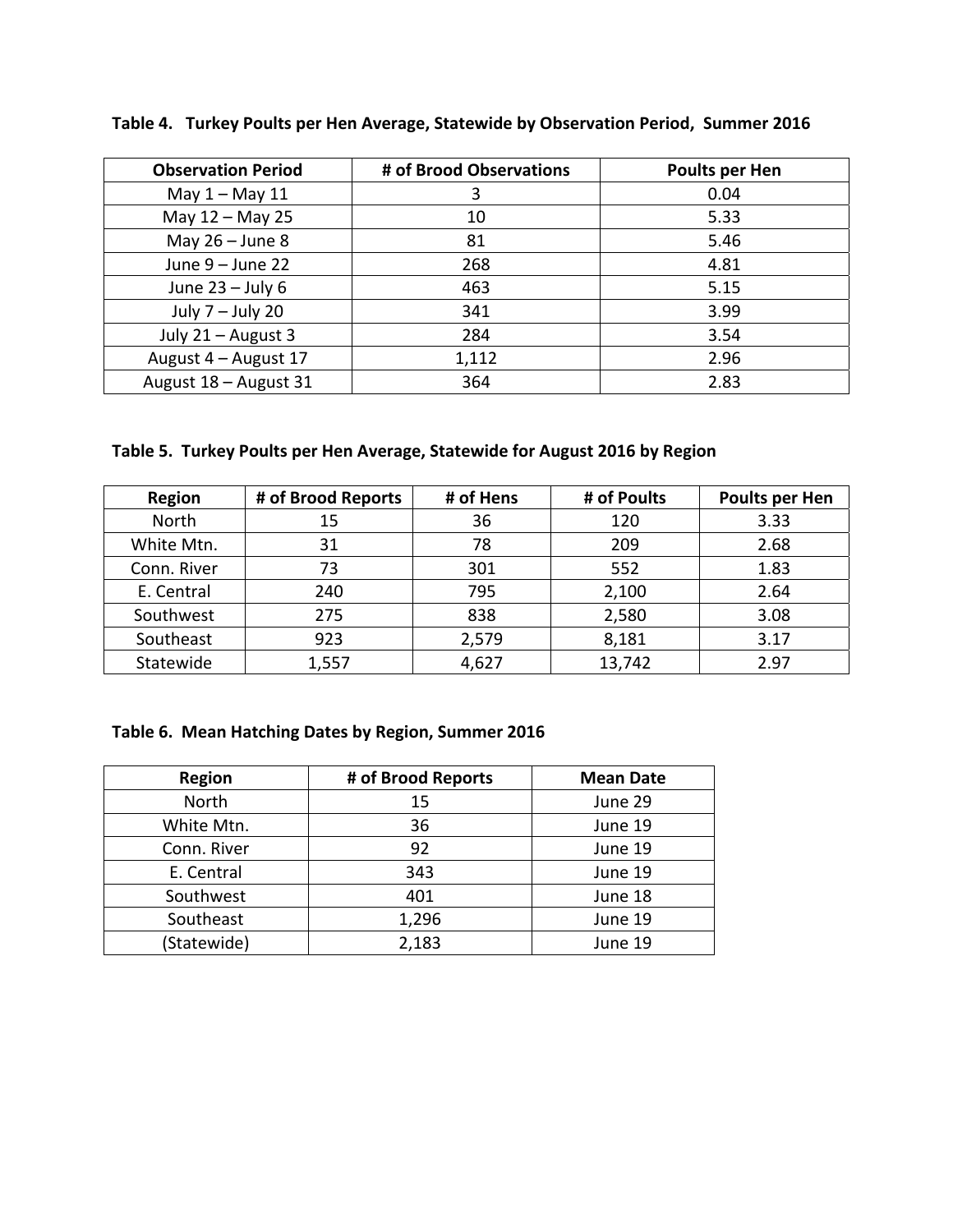| Town           | # of Brood Reports | Town          | # of Brood Reports |
|----------------|--------------------|---------------|--------------------|
| Alton          | 30                 | <b>Hollis</b> | 31                 |
| Amherst        | 36                 | Hooksett      | 37                 |
| Auburn         | 48                 | Hudson        | 42                 |
| Barrington     | 42                 | Litchfield    | 39                 |
| <b>Bedford</b> | 75                 | Londonderry   | 92                 |
| Bow            | 31                 | Loudon        | 43                 |
| Candia         | 37                 | Manchester    | 43                 |
| Concord        | 52                 | Merrimack     | 53                 |
| Deerfield      | 33                 | Milford       | 66                 |
| Derry          | 68                 | Raymond       | 35                 |
| Gilford        | 30                 | Rochester     | 46                 |
| Goffstown      | 39                 | Stratham      | 32                 |
| Hillsborough   | 30                 | Windham       | 34                 |

**Table 7. Towns with most Reported Brood Observations, Summer 2016** 

### **Table 8. Towns with the Most Total Turkeys Reported, Summer 2016**

| Town       | <b>Total Turkeys</b> | Town        | <b>Total Turkeys</b> |
|------------|----------------------|-------------|----------------------|
| Auburn     | 544                  | Laconia     | 440                  |
| Barrington | 485                  | Litchfield  | 408                  |
| Candia     | 406                  | Londonderry | 928                  |
| Claremont  | 417                  | Loudon      | 429                  |
| Concord    | 488                  | Merrimack   | 519                  |
| Derry      | 778                  | Milford     | 793                  |
| Goffstown  | 446                  | Rochester   | 600                  |
| Hudson     | 416                  |             |                      |

## **Table 9. Towns/Sites (N=6) Showing Symptoms of Pox Viruses from 2,926 Brood Observations, Statewide (Summer 2016)**

| Town         | County       | <b>WMU</b> | # of Pox Sites (Broods) |
|--------------|--------------|------------|-------------------------|
| Brentwood    | Rockingham   | м          |                         |
| Derry        | Rockingham   | м          |                         |
| Dalton       | Coos         | D1         |                         |
| Hillsborough | Hillsborough |            |                         |
| Litchfield   | Hillsborough | M          |                         |
| Wilton       | Hillsborough |            |                         |